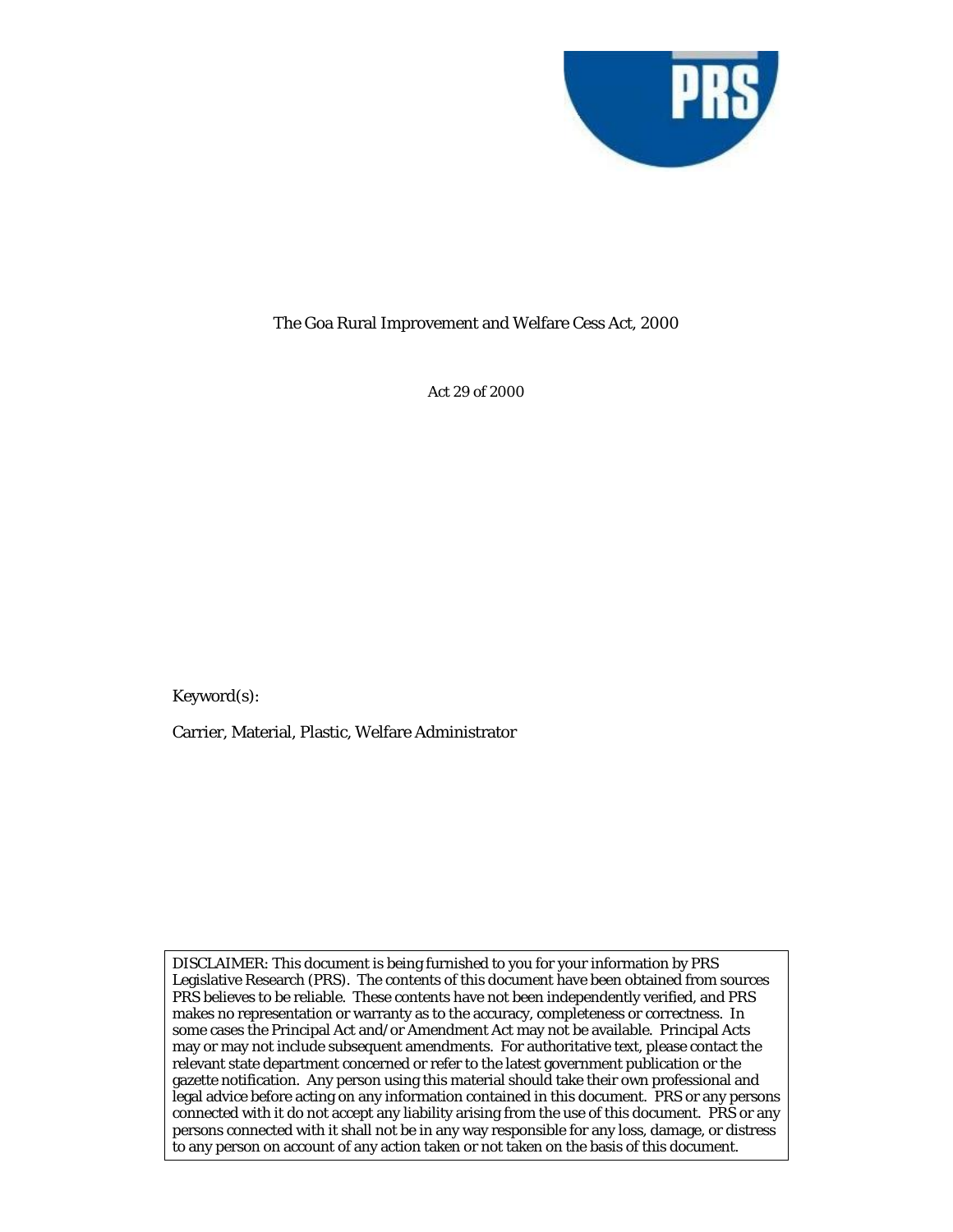# **The Goa Rural Improvement and Welfare Cess Act, 2000**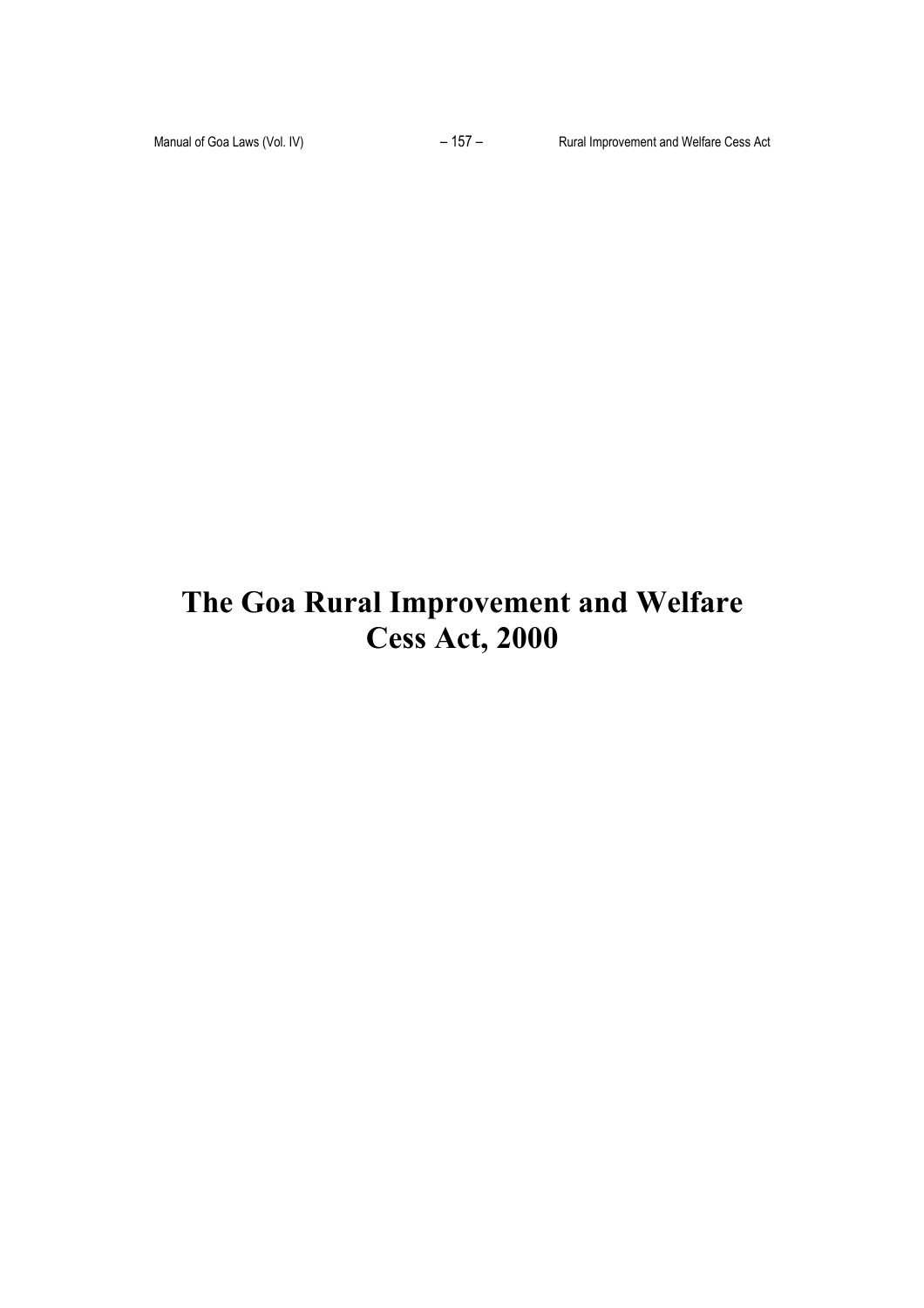## **The Goa Rural Improvement and Welfare Cess Act, 2000**

**The Goa Rural Improvement and Welfare Cess Act, 2000 (Goa Act 29 of 2000) [28-9-2000]** published in the Official Gazette, Series I No. 28 (Extraordinary No. 2) dated 16-10-2000.

| 1                       | Short title, extent and commencement                                                         |
|-------------------------|----------------------------------------------------------------------------------------------|
| $\overline{2}$          | <b>Definitions</b>                                                                           |
| 3                       | Levy and collection of cess                                                                  |
| $\overline{\mathbf{4}}$ | Application of proceeds of cess                                                              |
| 5                       | <b>Advisory Committee</b>                                                                    |
| 6                       | <b>Appointment of Inspecting Authority,</b><br><b>Welfare Administrator and their powers</b> |
| 7                       | <b>Publication of annual report of activities</b><br>financed under the Act                  |
| 8                       | Power to make rules                                                                          |

## **Arrangement of Sections**

| 9  | <b>Penalties</b>                          |
|----|-------------------------------------------|
| 10 | <b>Cognizance of offences</b>             |
| 11 | <b>Offences by Companies</b>              |
| 12 | <b>Compounding of offences</b>            |
| 13 | Recovery of certain sums as arrears of    |
|    | land revenue                              |
| 14 | Rules and notifications to be laid before |
|    | <b>State Legislature</b>                  |
| 15 | <b>Power to revise</b>                    |
| 16 | <b>Power to remove difficulties</b>       |

# **GOVERNMENT OF GOA Department of Law & Judiciary**

Legal Affairs Division

#### **Notification**

#### 7/33/2000/LA

The Goa Rural Improvement and Welfare Cess Act, 2000 (Goa Act 29 of 2000) which has been passed by the Legislative Assembly of Goa on 26-7-2000, and assented to by the Governor of Goa on 28-9-2000, is hereby published for general information of the public.

*S. G. Marathe,* Under Secretary (Drafting).

Panaji, 16th October, 2000.

## **The Goa Rural Improvement and Welfare Cess Act, 2000**

————

(Goa Act 29 of 2000) [28-9-2000]

AN

#### ACT

*to provide additional resources for improvement of infrastructure and health with a view to promote the welfare of people residing in the rural areas affected by the use of plastics, dumping of garbage and spillage of materials.*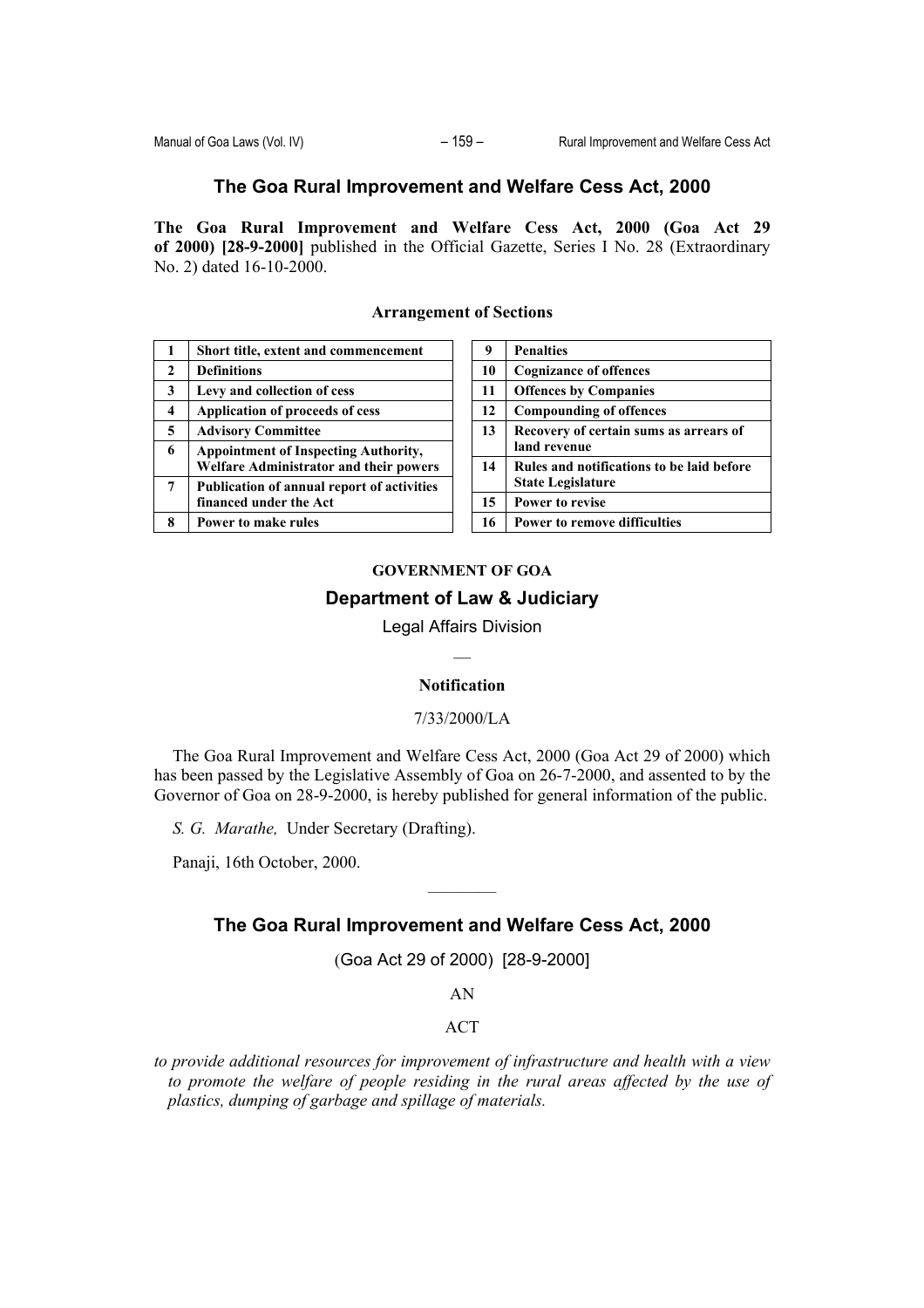Whereas it is expedient to provide additional resources for improvement of infrastructure and health with a view to promote the welfare of people residing in the rural areas affected by the use of plastics, dumping of garbage and spillage of materials.

Be it enacted by the Legislative Assembly of Goa in the Fifty-first Year of the Republic of India as follows:—

**1. Short title, extent and commencement.—** (1) This Act may be called the Goa Rural Improvement and Welfare Cess Act, 2000.

(2) It shall extend to the whole of the State of Goa.

(3) It shall come into force on such date as the Government may, by notification in the Official Gazette, appoint.

**2. Definitions.—** In this Act, unless the context otherwise requires,—

(a) "carrier" means any mode or conveyance of facility by which material is transported from one place to another by mechanical device;

(b) "Government" means the Government of Goa;

(c) "inspecting authority" means an officer appointed by the Government under section 6 of this Act;

(d) "material" means the material specified in Schedule I;

(e) "owner" means any person who is the immediate proprietor of items enlisted in Schedule I;

(f) "Plastic" means compounds of hydrocarbons that are non-biodegradable and includes Polypropelene, Polyvinychloride, Polyethylene, Nylon and other plastic goods, such as, P.V.C., Polystyrene which are not capable of being destroyed by action of living beings;

(g) "prescribed" means prescribed by rules made under this Act;

(h) "Schedule I" means Schedule I appended to this Act;

(i) "Welfare Administrator" means an officer appointed by the Government under section 6 of this Act.

**3. Levy and collection of cess.—** (1) With effect from such date as the Government may, by notification in the Official Gazette, appoint, there shall be levied and collected from the owner a cess on all carrier transporting material and at such rates as specified in Schedule I, for the purposes of this Act.

(2) The Government may, from time to time, by notification in the Official Gazette, revise the items and the rates of cess by amending Schedule I.

**4. Application of proceeds of cess.—** An amount equivalent to the proceeds of cess levied under this Act, reduced by the cost of collection as determined by the Government in the prescribed manner together with any income from investment of the said amount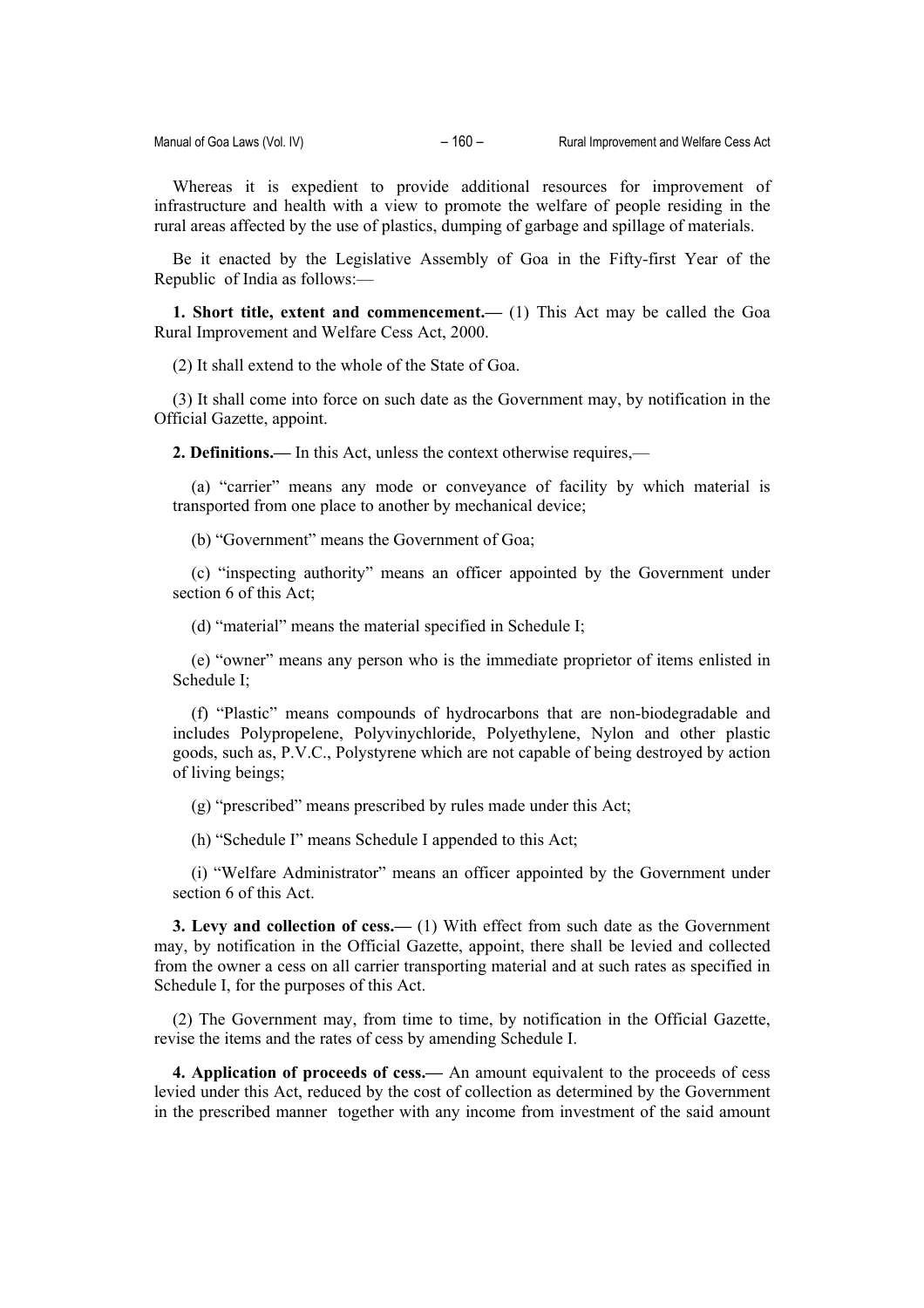and any other moneys received by the Government for the purposes of this Act shall, after due appropriation made by the State Legislature by law, be utilized by the Government to meet the expenditure incurred in connection with measures which, in the opinion of the Government, are necessary or expedient to promote the welfare of the people residing in the rural areas affected by the movement of carriers transporting material on public roads or dumping of garbage or use of plastics and in particular:—

(a) to defray the cost of measures taken for the benefit of the villagers affected by the transportation of material on public roads, as well as, dumping of garbage, material and plastics;

(b) for improvement of public health, the prevention of disease and the provision for improvement of medical facilities;

(c) for provision and improvement of water supply;

(d) for improvement of public roads and the erection of tree barriers for arresting the dust levels;

(e) to meet the allowances, if any, of the members of the Advisory Committee constituted under section 5 of this Act and the salaries and allowances, if any, of the officers appointed under section 6.

**5. Advisory Committee.—** (1) The Government may constitute an Advisory Committee as it thinks fit to advise the Government on such matters arising out of the administration of this Act as may be referred to it by the Government including matters relating to the amount of cess referred to in section 3.

(2) The Advisory Committee shall consist of such number of persons and chosen in such manner as may be prescribed:

Provided that the Advisory Committee shall include an equal number of members representing the Government, the owner of carrier and representatives of Zilla Panchayat.

(3) The Government shall appoint the Chairman of the Advisory Committee.

(4) The term of office of the members of the Advisory Committee, the allowances, if any payable to them, and the manner in which the Advisory Committee shall conduct its business shall be such as may be prescribed.

(5) The Government shall publish in the Official Gazette the names of all members of the Advisory Committee.

**6. Appointment of Inspecting Authority, Welfare Administrator and their powers.—** (1) The Government may appoint Inspecting Authority, Welfare Administrator and such other officers and staff as it thinks necessary for the purposes of this Act.

(2) Every person so appointed shall be deemed to be a public servant, within the meaning of section 21 of the Indian Penal Code, 1860 (Act 45 of 1860).

(3) Any Inspecting Authority or Welfare Administrator may—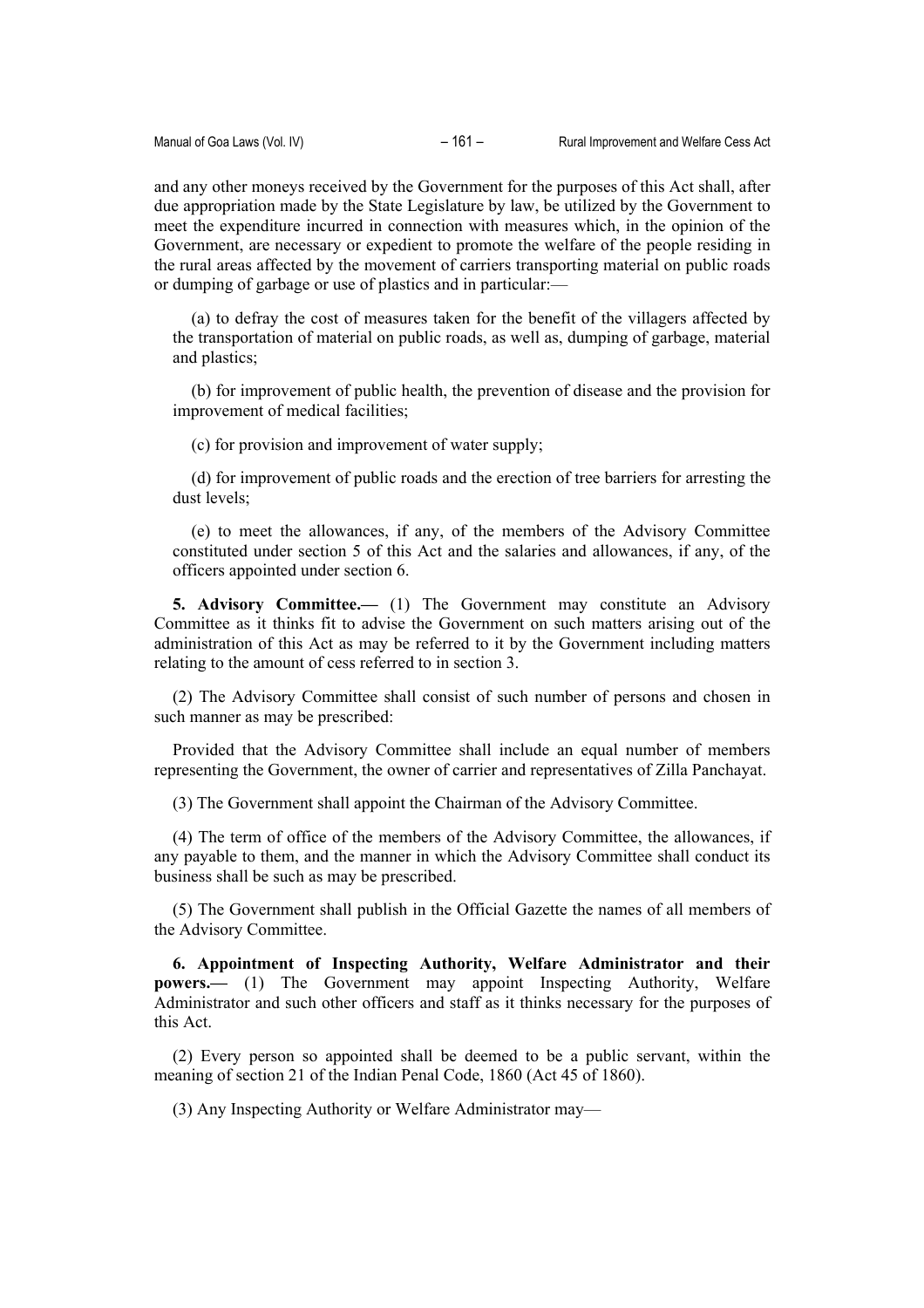(a) with such assistance, if any, as it thinks fit enter at any reasonable time, any place which he considers it necessary for carrying out the purposes of this Act; and

(b) do within such place anything necessary for the proper discharge of his duties.

7**. Publication of annual report of activities financed under the Act.—** The Government shall, as soon as may be, after the end of each financial year, cause to be published in the Official Gazette a report giving an account of the activities financed under this Act during the previous financial year, together with a statement of accounts.

**8. Power to make rules.—** (1) The Government may, by notification in the Official Gazette and subject to the condition of previous publication, make rules for carrying into effect the purposes of this Act.

(2) In particular and without prejudice to the generality of the foregoing power, such rules may provide for:—

(a) the assessment and collection of cess levied under this Act;

(b) the period within which the cess shall be payable to the Government;

(c) the determination of the cost of collection of the cess;

(d) the manner in which the amount of cess and other moneys, if any, may be applied on the measures specified in section 4;

(e) the composition of the Advisory Committee constituted under section 5, the manner in which the members thereof shall be chosen, the term of office of such members, the allowances, if any, payable to them and the manner in which the Advisory Committee shall conduct its business;

(f) the furnishing by the owner of the carrier of statistical and other information.

**9. Penalties.—** Whoever fails to pay the cess levied under the provisions of section 3 within the prescribed period shall be punished with imprisonment for a term which may extend to two years or with fine, which may extend to twenty five thousand rupees or with both.

**10. Cognizance of offences.—** No Court shall take cognizance of any offence punishable under this Act or any rules made thereunder except upon complaint in writing made by a person authorised in this behalf by the Government.

**11. Offences by Companies.—** (1) If the person committing an offence under this Act or any rules made thereunder is a company, every person who, at the time the offence was committed, was in charge of, and was responsible to the company for the conduct of the business of the company, shall be deemed to be guilty of the offence and shall be liable to be proceeded against and punished accordingly:

Provided that nothing contained in this sub-section shall render any such person liable to any punishment, if he proves that the offence was committed without his knowledge or that he exercised all due diligence to prevent the commission of such offence.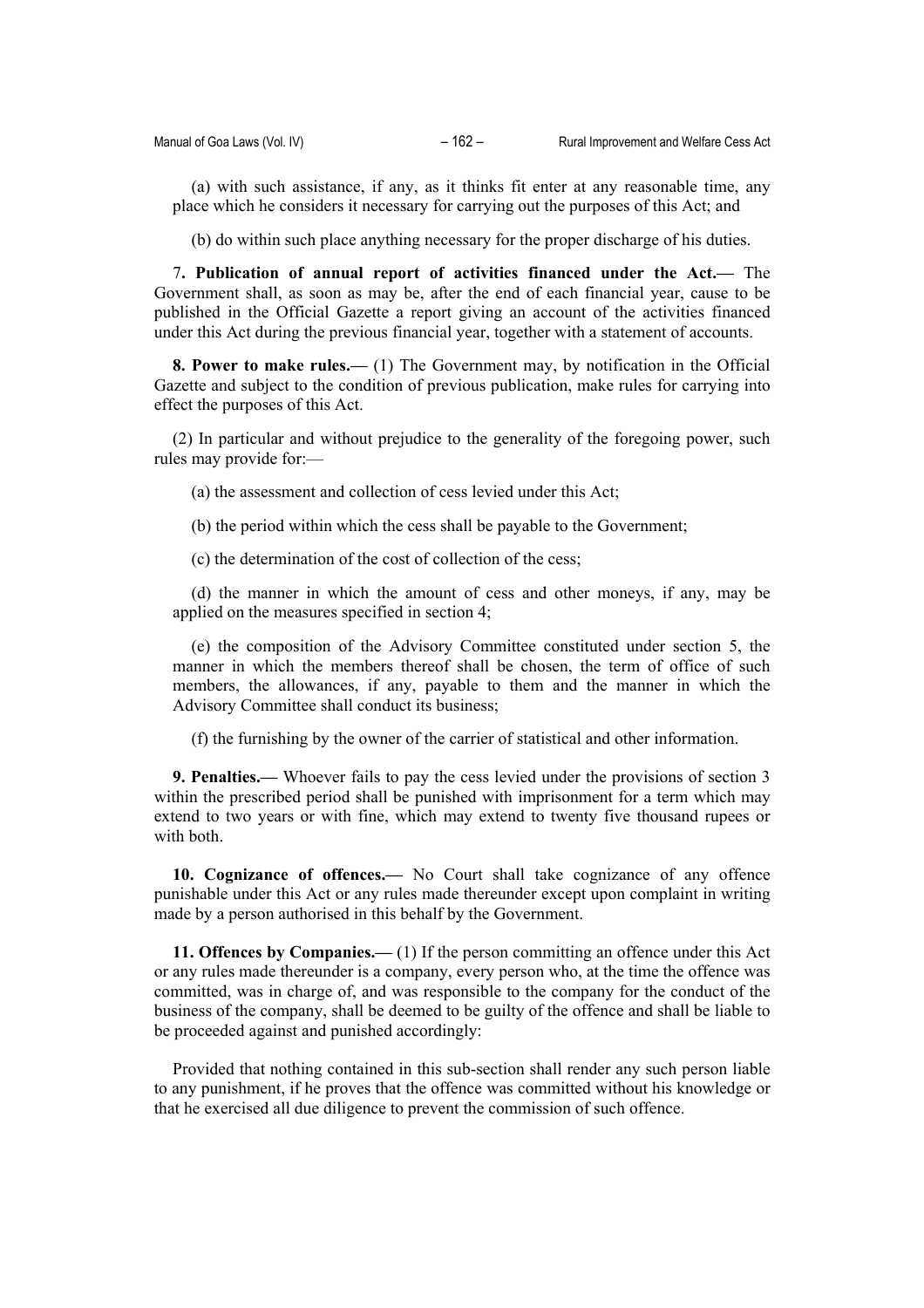(2) Notwithstanding anything contained in sub-section (1), where an offence under this Act has been committed with the consent or connivance or any director, manager, secretary or other officer of the company, such director, manager, secretary or other officer shall be deemed to be guilty of that offence and shall be liable to be proceeded against and punished accordingly.

**Explanation:—** For the purposes of this section,—

(a) "company" means any body corporate and includes a firm or other association of individuals;

(b) "director" in relation to a firm means a partner in the firm.

**12. Compounding of offences.—** (1) Any offence punishable under this Act or any rule made thereunder may, either before or after the institution of the prosecution, be compounded by the person authorised under section 10 to make a complaint to the court with respect to that offence, on payment to that person, for credit to the Government of such sum as that person may specify not exceeding rupees twenty thousand.

(2) Where an offence is compounded under sub-section (1), no proceeding or further proceeding, as the case may be, shall be taken against the offender in respect of the offence so compounded.

**13. Recovery of certain sums as arrears of land revenue.—** Any sum due to the Government under this Act or the rules made thereunder may, on a certificate of such officer as may be specified by the Government in this behalf by general or special order, be recovered in the same manner as an arrear of land revenue.

**14. Rules and notifications to be laid before State Legislature.—** Every rule made and every notification issued by the Government under this Act shall be laid, as soon as may be after it is made or issued, as the case may be, before the State Legislature.

**15. Power to revise.—** The Government may, of its own motion or on application made within the prescribed time by an aggrieved party, revise any order made by the Welfare Administrator or other authority/officer in exercise of the powers conferred on it under this Act.

**16. Power to remove difficulties.—** If any difficulty arises in giving effect to the provisions of this Act, the Government may, by notification published in the Official Gazette, as occasion requires, do anything, which appears to it to be necessary for removing the difficulty.